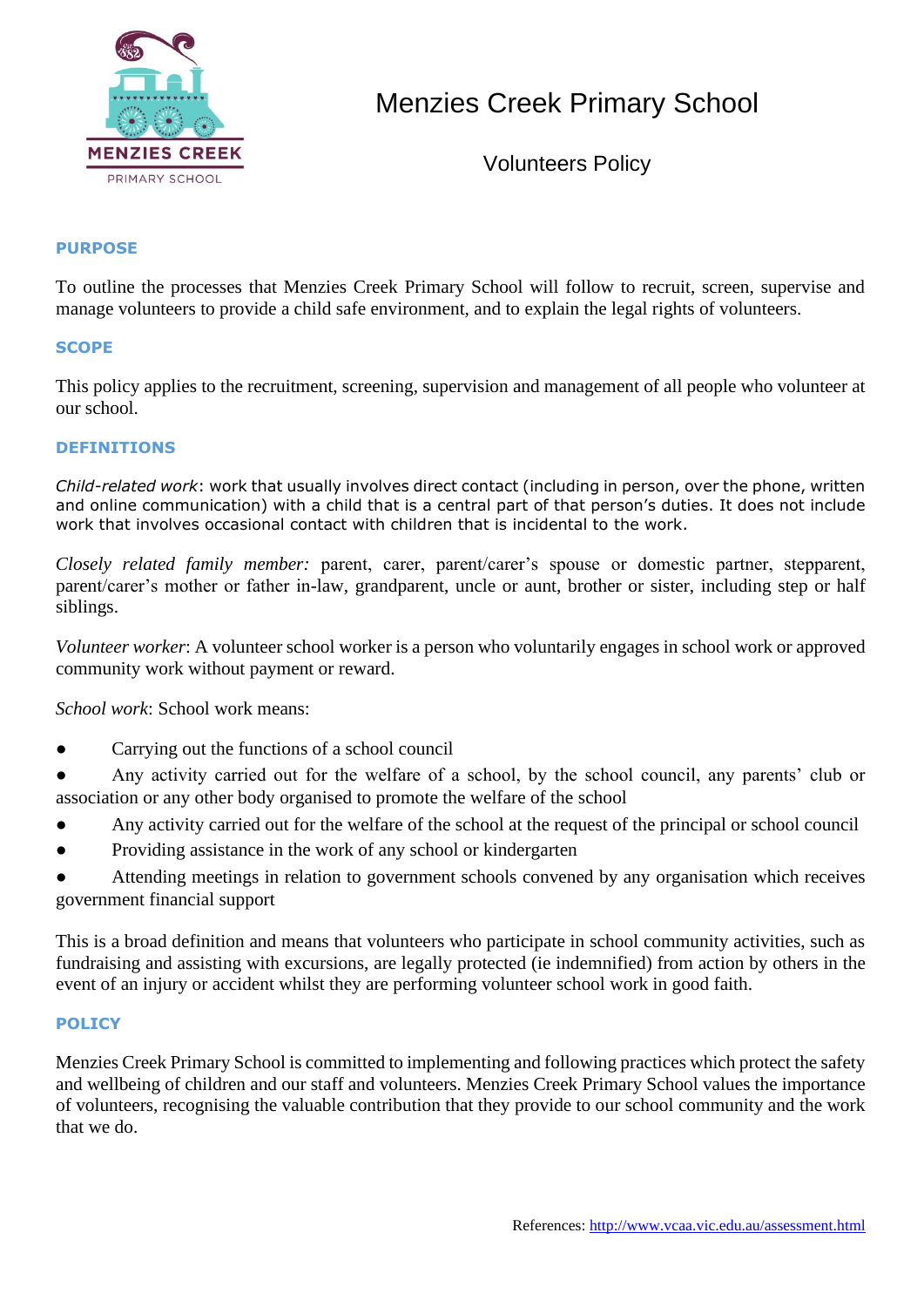

Volunteers Policy

The procedures set out below are designed to ensure that Menzies Creek Primary School's volunteers are suitable to work with children and are well-placed to make a positive contribution to our school community.

## **Becoming a volunteer**

Members of our school community who would like to volunteer are encouraged to either make contact with the classroom teacher, administration staff or complete the required form for the event.

### **Suitability checks including Working with Children Checks**

### *Working with students*

Menzies Creek Primary School values the many volunteers that assist in our classrooms/with sports events/camps/excursions/school concerts/other events and programs. To ensure that we are meeting our legal obligations under the *Working With Children Act 2005* (Vic) and the Child Safe Standards, Menzies Creek Primary School is required to undertake suitability checks which may include a Working With Children Check, proof of identity, work history involving children and/or reference checks.

Considering our legal obligations, and our commitment to ensuring that Menzies Creek Primary School is a child safe environment, we will require volunteers to obtain a WWC Check and produce their valid card to the front office administration staff for verification in the following circumstances:

**Volunteers who are not parent/family members** of any student at the school are required to have a WWC Check if they are engaged in child-related work regardless of whether they are being supervised.

**Parent/family volunteers** who are assisting with any classroom or school activities involving direct contact with children in circumstances where the volunteer's child is **not** participating, or does not ordinarily participate in, the activity

● **Parent/family volunteers** who assist with excursions (including swimming), camps and similar events, regardless of whether their own child is participating or not.

**Parent/family volunteers** who regularly assist in school activities, regardless of whether their own child is participating or not

● **Parent/community School Council members** sitting on School Council with student School Council members, regardless of whether their own child is a student member or not

#### *Non child-related work*

On some occasions, parents and other members of the school community may volunteer to do work that is not child-related. For example, eg: volunteering on the weekend for gardening, maintenance, working bees, parents and friends club coordination, school council, participating in sub-committees of school council, fete coordination, other fundraising groups that meet in the evenings during which children will not be, or would not reasonably be expected to be, present.

Volunteers for this type of work are not required to have Working with Children or other suitability checks as they are not engaged in child-related work and children are not generally present during these activities. However, Menzies Creek Primary School reserves the right to undertake suitability checks, including proof of identity, Working with Children Checks, at its discretion if considered necessary for any particular activities or circumstances.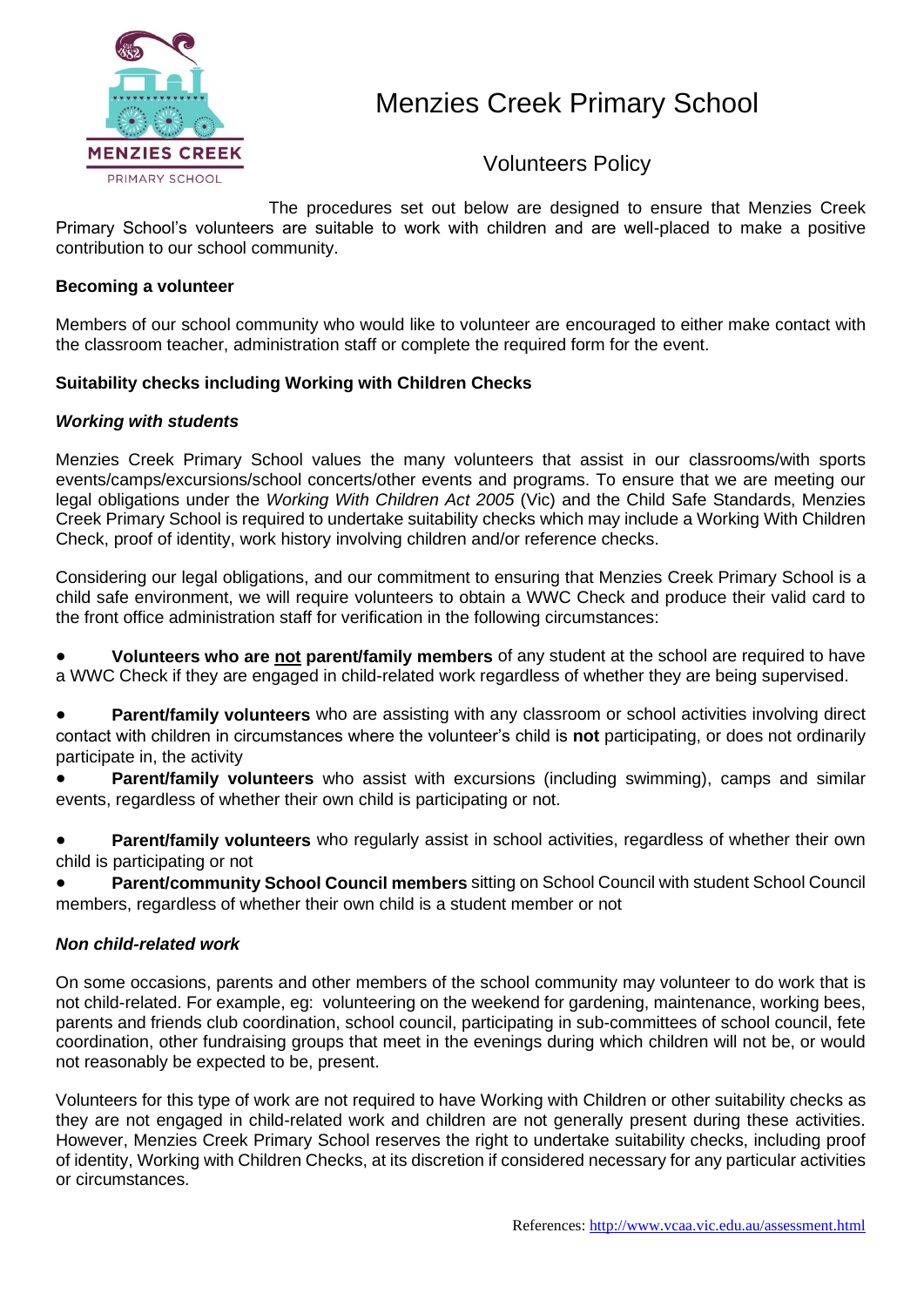

# Menzies Creek Primary School

Volunteers Policy

School council members and volunteers on any sub-committee of school council will be asked to provide a valid WWC Check. Whilst we acknowledge that these volunteers will not be engaging in child-related work as part of their role, even when there is a student sitting on the school council, we believe that it is important that our volunteers who are involved in making important decisions about our school which will have an impact on students do have a valid WWC.

# **Management and supervision**

Volunteer workers will be expected to comply with any reasonable direction of the principal (or their nominee). This will include the requirement to follow our school's policies, including, but not limited to our [Child Safety Policy / Statement of Commitment to Child Safety], our Child Safety Code of Conduct and our Statement of Values and School Philosophy]. Volunteer workers will also be expected to act consistently with Department of Education and Training policies, to the extent that they apply to volunteer workers, including the Department's policies relating to Equal Opportunity and Anti-Discrimination, Sexual Harassment and Workplace Bullying.

The principal has the discretion to make a decision about the ongoing suitability of a volunteer worker and may determine at any time whether or not a person is suitable to volunteer at Menzies Creek Primary School.

Menzies Creek Primary School will provide any appropriate induction and/or training for all volunteer workers. The principal (or their nominee) will determine what induction and/or training is necessary depending on what type of work the volunteer will be engaged in.

All volunteers will be provided induction in relation to Menzies Creek Primary School's child safety practices, including reporting obligations and procedures. Our school has a Child Safety Reporting Obligations Policy which all staff and volunteers should be aware of.

The principal (or their nominee) will determine what supervision, if any, of volunteers is required for the type of work being performed.

## **Compensation**

## *Personal injury*

Volunteer workers are covered by the Department of Education and Training's Workers Compensation Policy if they suffer personal injury in the course of engaging in school work.

## *Property damage*

If a volunteer worker suffers damage to their property in the course of carrying out school work, the Minister (or delegate) may authorise such compensation as they consider reasonable in the circumstances. Claims of this nature should be directed to the principal who will direct them to the Department's Legal Division.

## *Public liability insurance*

The Department of Education and Training's public liability insurance policy applies when a volunteer worker engaged in school work is legally liable for: